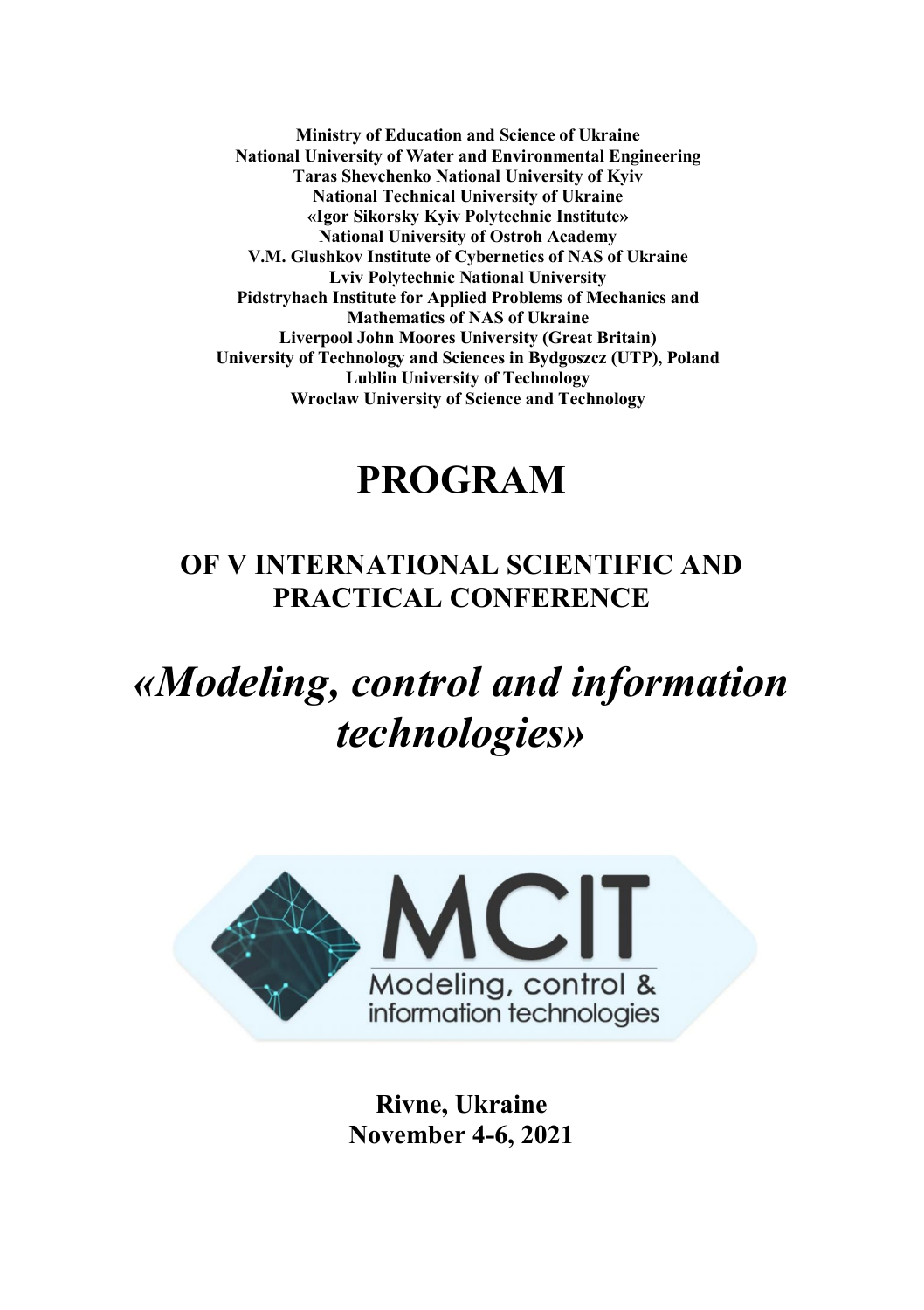

# **INTERNATIONAL PROGRAMME COMMITTEE**

**Moshynskyi Viktor**, Dr. Sc., Agricultural Sciences, Professor, Rector of the National University of Water and Environmental Engineering, Ukraine (Chair)

**Agratini Octavian,** Ph. D., Professor of Babeș-Bolyai University, Romania **Bomba Andrii**, Dr. Sc., Technical Sciences, Professor, Professor of the Department of Computer Science and Applied Mathematics of the National University of Water and Environmental Engineering, Ukraine

**Burduk Anna,** Dr. Sc. Technical Sciences, Associate Professor, Department of Laser Technology, Automation and Production Organization of Wroclaw University of Science and Technology, Poland

**Wójcik Waldemar**, Dr. Sc., Technical Sciences, Professor, Head of Department of Electronics and Information Technology of Lublin University of Technology, Poland

**Gamze Gürsoy** Ph. D., Postdoctoral Research Associate at Yale University, United States of America

**Didmanidze Ibraim**, Dr. Sc., Physics and Mathematics, Professor, Georgia Shota Rustaveli State University of Batumi, Georgia

**Krstić Dragana**, Ph. D., Asistant Professor, Faculty of Electronic Engineering, University of Nis, Serbia

**Lytvynenko Volodymyr**, Dr. Sc., Technical Sciences, Professor, Head of the Department of Informatics and Computer Science of the Kherson National Technical University, Ukraine

**Martyniuk Petro**, Dr. Sc., Technical Sciences, Director of the Institute of Automatics, Cybernetics and Computer Engineering of the National University of Water and Environmental Engineering, Ukraine

**Mazurek Paweł**, Ph. D., Vice-Dean for Student Experience at Electrical Engineering, Lublin University of Technology, Poland

**Novitzka Valerie**, Dr. Sc., Technical Sciences, Professor of Department of Computers and Informatics, Technical University of Košice, Slovak Republic **Volodymyr Pasichnyk**, Dr. Sc., Technical Sciences, Professor, Professor of the Department of Information Systems and Networks of Lviv Polytechnic National University, Ukraine

**Patalas-Maliszewska Justyna**, Dr. Sc., Technical Sciences, Associate Professor, Faculty of Mechanical Engineering, University of Zielona Góra, Poland

**Perháč Ján**, Ph. D., Assistant professor of Department of Computers and Informatics, Technical University of Košice, Slovak Republic

**Rich C. Lee**, Ph. D., Associate Professor, Department of Statistics and Information Science of Fu Jen Catholic University, Taiwan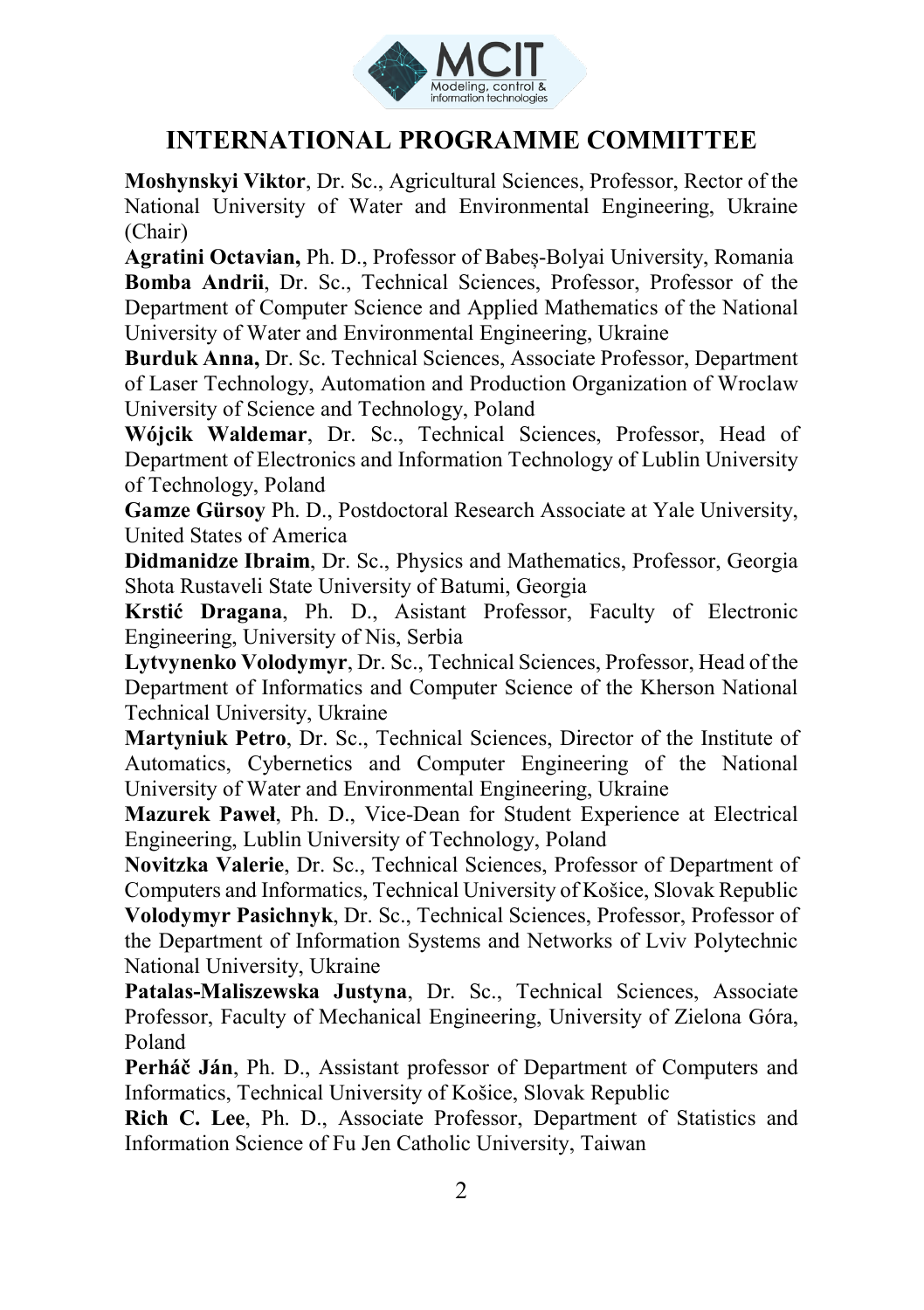

**Rojek Izabela**, Dr. Sc., Technical Sciences, Associate Professor, Institute of Mechanics and Applied Computer Science of Kazimierz Wielki University in Bydgoszcz, Poland

**Sabziev Elkhan**, Ph. D., Leading Scientific Researcher of the Institute of Control Systems (Cybernetics Institute) of Azerbaijan Academy of Sciences, Azerbaijan

**Savina Natalia**, Dr. Sc., Economics, Professor, Vice-rector for Research Work and International Relations of the National University of Water and Environmental Engineering, Ukraine

**Salvador César D**., Ph. D., Chief Audio Scientist for Silicon Integrated, Peru **Safonyk Andrii**, Dr. Sc., Technical Sciences, Professor of the Department of Automation, Electrical Engineering and Computer-Integrated Technologies of the National University of Water and Environmental Engineering, Ukraine **Turbal Yurii**, Dr. Sc., Technical Sciences, Director of the Institute of Extramural and Distance Learning of the National University of Water and Environmental Engineering, Ukraine

**Chachanidze Guram**, Dr. Sc., Technical Sciences, Professor of Georgian Technical University, Georgia

**Chertov Oleg**, Dr. Sc., Technical Sciences, Associate Professor, Head of the Applied Mathematics Department of the National Technical University of Ukraine «Igor Sikorsky Kyiv Polytechnic Institute», Ukraine

**Chikrii Arkadii**, Dr. Sc., Physics and Mathematics, Professor, Corresponding Member of the National Academy of Sciences of Ukraine, Head of the Department of Optimization of Control Processes of V.M. Glushkov Institute of Cybernetics NAS of Ukraine, Ukraine

**Shakhovska Natalia**, Dr. Sc., Information Technologies, Professor, Head of the Artificial Intelligence Department of Lviv Polytechnic National University, Ukraine

**Steingartner William**, Ph. D., Assistant professor of Department of Computers and Informatics, Technical University of Košice, Slovak Republic **Mariusz Kaczmarek**, Ph.D., Professor, Kazimierz Wielki University in Bydgoszcz, Poland

## **ORGANIZING COMMITTEE**

**Safonyk Andrii**, Dr. Sc., Technical Sciences, Professor of the Department of Automation, Electrical Engineering and Computer-Integrated Technologies of the National University of Water and Environmental Engineering, Ukraine (Chair)

**Burduk Anna**, Dr. Sc., Technical Sciences, Associate Professor, Department of Laser Technology, Automation and Production Organization of Wroclaw University of Science and Technology, Poland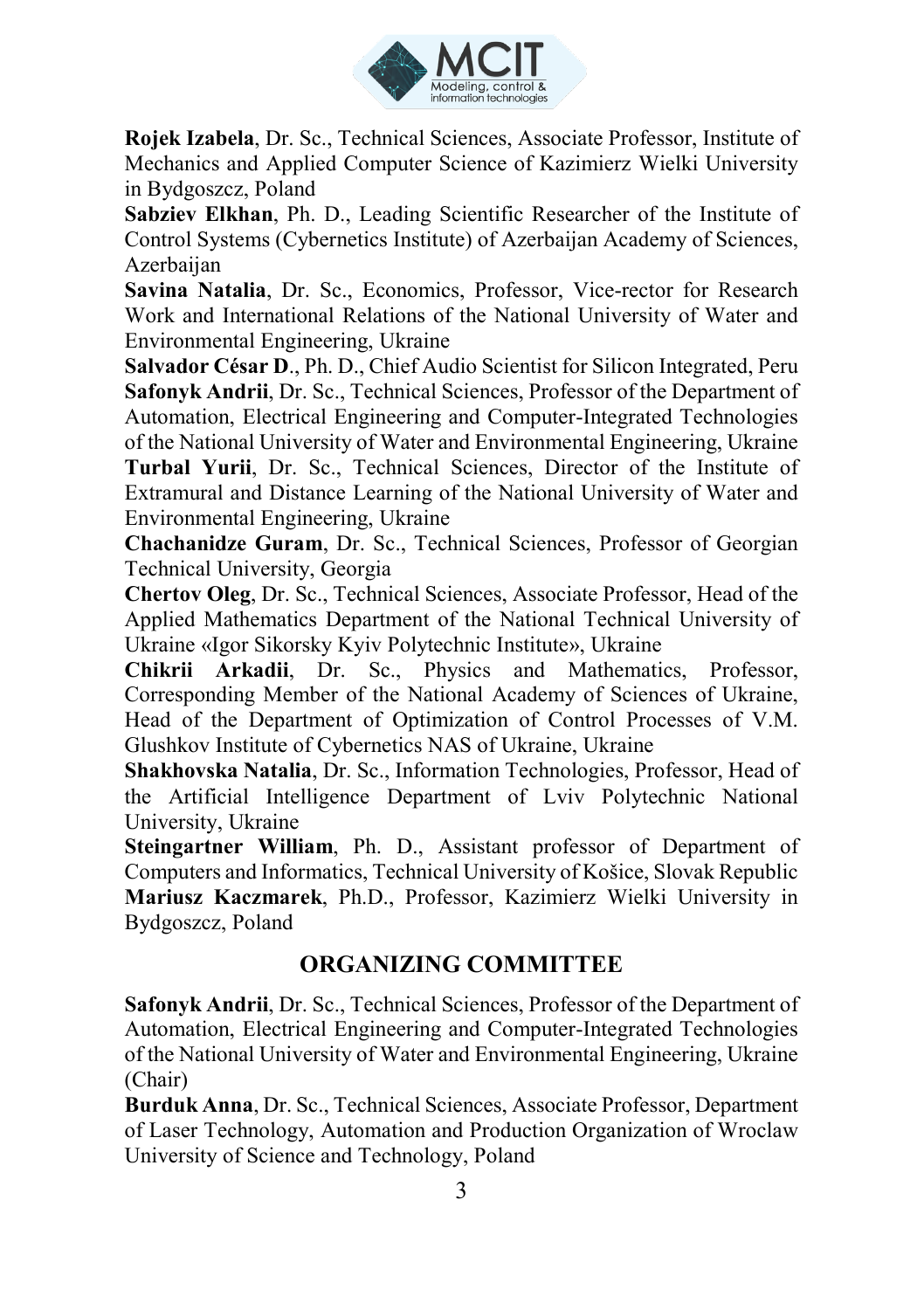

**Prysiazhniuk Olena**, Ph.D., Associate Professor of the Department of Automation, Electrical Engineering and Computer-Integrated Technologies of the National University of Water and Environmental Engineering, Ukraine **Zhukovskyy Viktor**, Ph. D., Associate Professor of the Department of Computer Science and Applied Mathematics of the National University of Water and Environmental Engineering, Ukraine

**Zhukovska Nataliia**, Ph. D., Associate Professor of the Department of Computer Science and Applied Mathematics of the National University of Water and Environmental Engineering, Ukraine

**Khrystyuk Аndriy**, Ph. D., Associate Professor of the Department of Automation, Electrical Engineering and Computer-Integrated Technologies of the National University of Water and Environmental Engineering, Ukraine **Hrytciuk Ivanna,** Assistant of the Department of Computer Science and Applied Mathematics of the National University of Water and Environmental Engineering, Ukraine.

## **CONFERENCE SECTIONS**

**SECTION 1. Mathematical and computer modeling of objects and processes.**

**SECTION 2. Computational methods.**

**SECTION 3. Robotics, automation and control.**

**SECTION 4. Internet of Things (IoT) and artificial intelligence.**

**SECTION 5. Software development.**

**SECTION 6. Smart grids and smart consumers.**

**SECTION 7. Information Technology.**

|               |                                         | <b>Thursday, 4th November 2021</b> |
|---------------|-----------------------------------------|------------------------------------|
| $09:00-09:30$ | Conference Opening                      | <b>ZOOM</b> online room            |
| 09:30-13:00   | <b>Regular Sessions</b>                 | <b>ZOOM</b> online room            |
| 13:00-13:30   |                                         | Lunch                              |
| 13:30-17:00   | <b>Regular Sessions</b>                 | ZOOM online room                   |
|               |                                         | Friday, 5th November 2021          |
| 09:00-13:00   | 2nd International Workshop (CITCM 2021) |                                    |
|               | ZOOM online room                        |                                    |

**All schedules of the conference are based on Eastern European Time (UTC+2) (Kyiv)**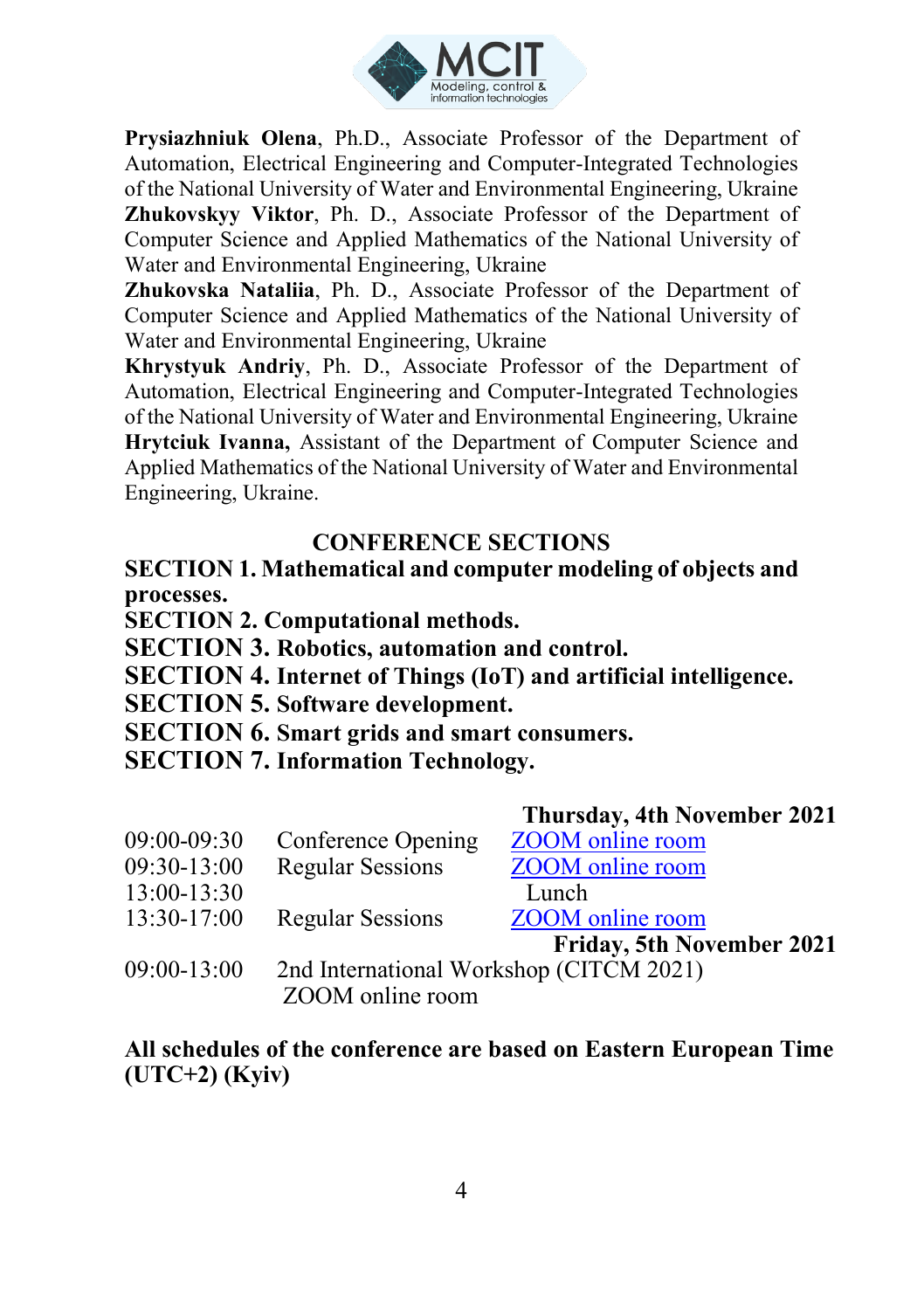

## **PARTICIPANTS INSTRUCTION**

The conference will be held online using online room in the software ZOOM. The software will install once before using it, by clicking the link to the zoom room. It is not necessary to create an account in zoom for joining the conference. Either use the link or copy the Meeting ID to your Zoom-Software:

https://zoom.us/j/96297912311?pwd=K1JPczh0R1haU1RjTklNRXhiL1JzQ T09 Meeting-ID: 962 9791 2311 Access code: 531305

#### **CONFERENCE SCHEDULE**

**Thursday, 4th November 09:00 - 09:30**

Location: [ZOOM online room](https://zoom.us/j/96297912311?pwd=K1JPczh0R1haU1RjTklNRXhiL1JzQT09)

#### **Conference opening**

**Prof**. **Viktor Moshynskyi**, Rector of the National University of Water and Environmental Engineering (Ukraine) *Welcome Speech and Participants Congratulation*

**Prof. Ibraim Didmanidze,** Dr. Sc., Physics and Mathematics, Professor, Georgia Shota Rustaveli State University of Batumi, Georgia *Welcome Speech and Participants Congratulation*

**Prof**. **Safonyk Andrii** Dr. Sc., Technical Sciences, Professor of the Department of Automation, Electrical Engineering and Computer-Integrated Technologies of the National University of Water and Environmental Engineering, Ukraine

*Welcome Speech and Participants Congratulation*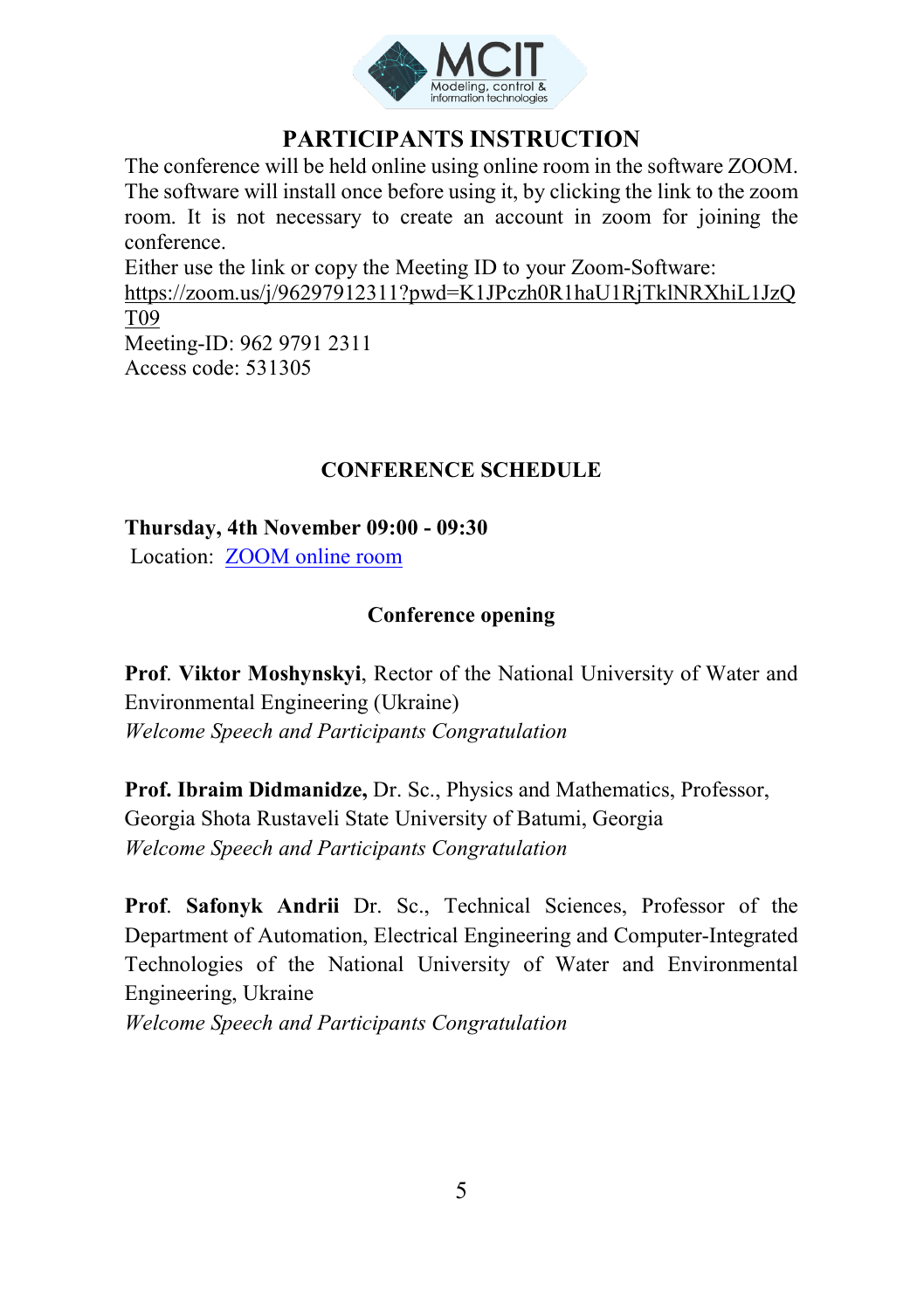

#### **Thursday, 4th November 09:30 - 13:00**

Session Chairs: Andrii Safonyk, Olena Prysiazhniuk

| 1 | Mamenko Pavlo, Zinchenko Serhii, Nosov Pavlo, Kyrychenko<br>Kostiantyn, Popovych Ihor, Nahrybelnyi Yaroslav, Kobets Vitaliy<br>Research of Divergence Trajectory with a Given Risk of Ships<br><b>Collisions</b>           |
|---|----------------------------------------------------------------------------------------------------------------------------------------------------------------------------------------------------------------------------|
| 2 | Mateichuk Vadym, Zinchenko Serhii, Tovstokoryi Oleh, Nosov<br>Pavlo, Nahrybelnyi Yaroslav, Popovych Ihor, Kobets Vitaliy<br><b>Automatic Vessel Control in Stormy Conditions</b>                                           |
| 3 | Didmanidze Ibraim, Geladze Darejan, Motskobili Ia, Akhvlediani<br>Diana, Koridze Lili<br>Follow digitally by using a blog                                                                                                  |
| 4 | Didmanidze Manana, Chachanidze Guram, Didmanidze Tengiz<br>Modern trends in unemployment                                                                                                                                   |
| 5 | Bagrationi Irma, Zaslavski Vladimir, Didmanidze Ibraim, Yamkova<br>Olga<br>Ethics of Information Technology in the Context of a Global<br>Worldview                                                                        |
| 6 | Didmanidze Didar, Zoidze Ketevan, Akhvlediani Neli, Tsitskishvili<br>Givi, Samnidze Nino, Diasamidze Medea<br>Use of computer teaching systems in the learning process                                                     |
| 7 | Beridze Zebur, Shavadze Jumber, Imnaishvili Giorgi, Geladze<br>Miranda<br>Concept and functions of building a private network (VPN)                                                                                        |
| 8 | Makaradze Nana, Nakashidze-Makharadze Tatia, Zaslavski<br>Vladimir, Gurgenidze Marine, Samnidze Nino, Diasamidze Medea<br><b>Challenges of Using Computer-Based Educational Technologies in</b><br><b>Higher Education</b> |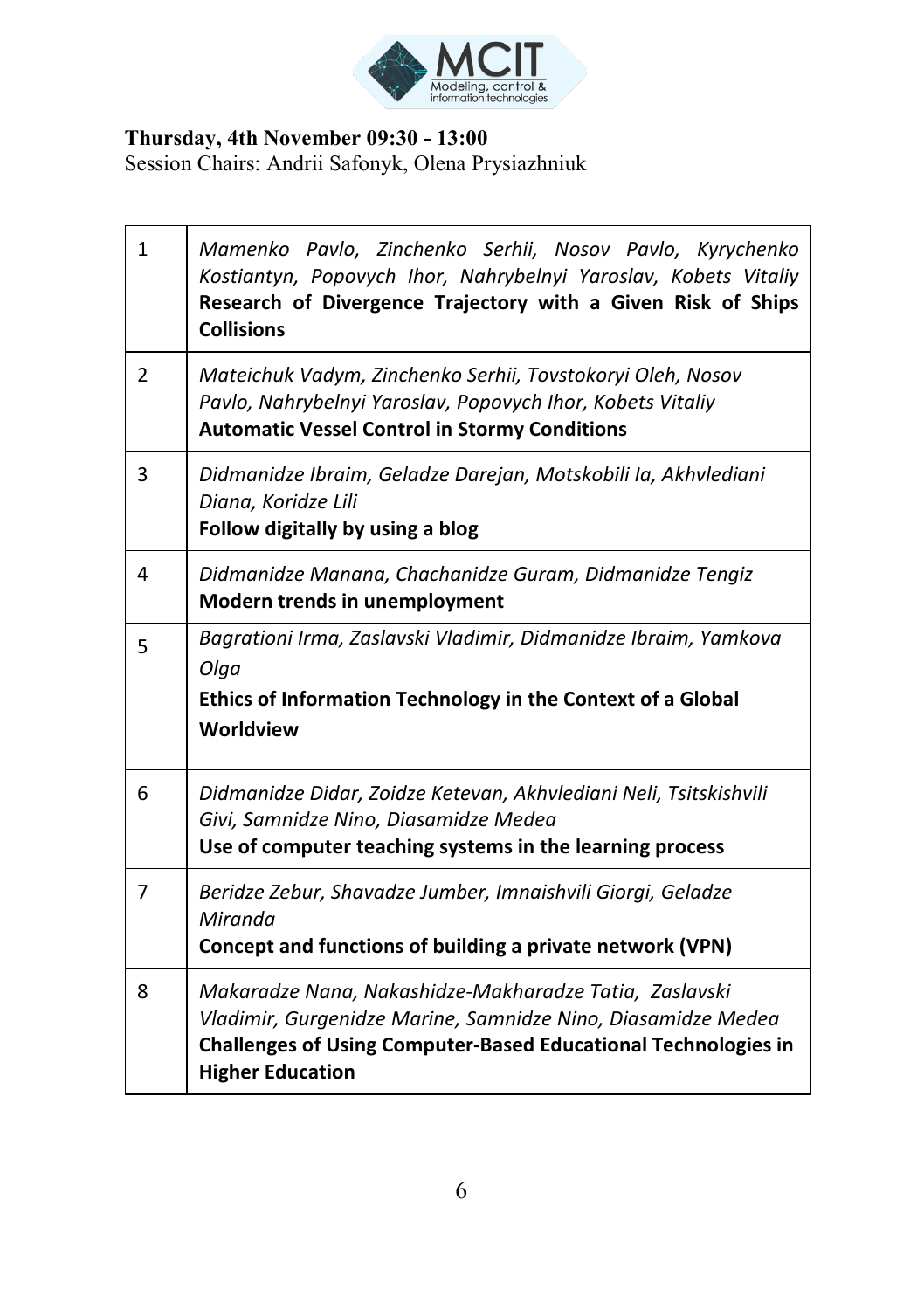

| 9  | Ткачук Валерій<br>Квантовий генетичний алгоритм та його реалізація на<br>квантовому компютері                                                                                                                                        |
|----|--------------------------------------------------------------------------------------------------------------------------------------------------------------------------------------------------------------------------------------|
| 10 | Prokip Volodymyr<br>On the semi-scalar equivalence of polynomial matrices                                                                                                                                                            |
| 11 | Bardan Andrii, Bihun Yaroslav<br><b>Computer modeling of differential games</b>                                                                                                                                                      |
| 12 | Волощук Володимир, Некрашевич Олена, Гікало Павло<br>Доцільність застосування критеріїв ексергетичного аналізу<br>для оцінювання ефективності об'єктів теплоенергетики                                                               |
| 13 | Реут Дмитро, Древецький Володимир, Матус Світлана<br>Застосування комп'ютерного зору для автоматичного<br>вимірювання швидкості рідин з тонкодисперсними<br>домішками                                                                |
| 14 | Sandrakov Gennadiy, Hulianytskyi Andrii, Semenov Vladimir<br>Modeling of filtration processes in periodic porous media                                                                                                               |
| 15 | Gamzayev Rustam, Shkoda Bohdan<br>Development and Investigation of Adaptive Micro-Service<br><b>Architecture for Messaging Software Systems</b>                                                                                      |
| 16 | Bomba Andrii, Klymiuk Yurii<br>Computer prediction of technological modes of rapid cone-<br>shaped adsorption filters with automated discharge of part of<br>heat from separation surfaces in filtering mode                         |
| 17 | Denysov Serhii, Semenov Vladimir, Vedel Yana<br>A novel adaptive method for operator inclusions                                                                                                                                      |
| 18 | Vinnychenko Dmytro, Nazarova Natalia, Vinnychenko Iryna<br>The Dependence of the Deviation of the Output Stabilized<br>Current of the Resonant Power Supply during Frequency Control<br>in the Systems of Materials Pulse Processing |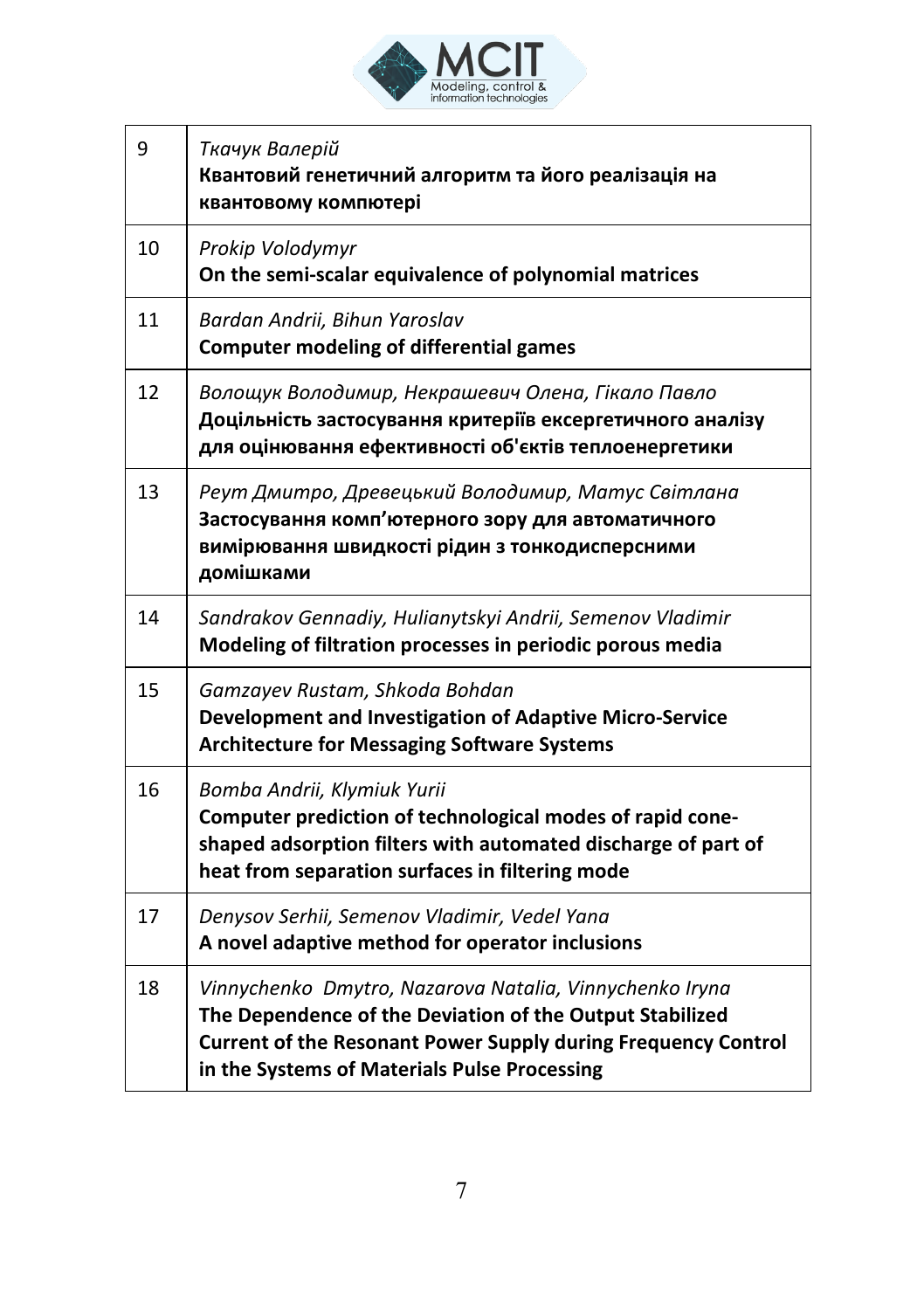

| 19 | Бомба Андрій, Бойчура Михайло, Мічута Ольга<br>Ідентифікація параметрів структури ґрунтових криволінійних<br>масивів числовими методами квазіконформних відображень                                                                                                                          |
|----|----------------------------------------------------------------------------------------------------------------------------------------------------------------------------------------------------------------------------------------------------------------------------------------------|
| 20 | Sharko Oleksandr, Petrushenko Natalia, Mosin Mikhailo, Sharko<br>Marharyta, Vasylenko Natalia, Belousov Alexey<br>Information Control Systems And Technologies For Assessing The<br>Degree Of Preparedness Of Enterprises For Innovative Activities<br><b>With The Help Of Markov Chains</b> |
| 21 | Aniksuhyn Andrii, Zhyvolovych Oleksandra<br>Generalized solvability and optimal control for an integro-<br>differential equation of a hyperbolic type                                                                                                                                        |
| 22 | Stepanchenko Olha, Shostak Liubov, Kozhushko Olena, Moshynskyi<br>Viktor, Martyniuk Petro<br>Modelling soil organic carbon turnover with assimilation of<br>satellite soil moisture data                                                                                                     |

## **Thursday, 4th November 13:30 - 17:00**

Session Chairs: Viktor Zhukovskyy, Olena Prysiazhnik

| 23 | Volodymyr Kyrylych, Olga Milchenko<br>Optimal control of a hyperbolic system that describes Slutsky<br>demand                                                 |
|----|---------------------------------------------------------------------------------------------------------------------------------------------------------------|
| 24 | Poliakov Vadim<br><b>Calculation of Organic Substrate Decomposition in Biofilm and</b><br>Bioreactor-Filter Taking into Account its Limitation and Inhibition |
| 25 | Шпортько Олександр, Бомба Андрій, Шпортько Леся<br>Пристосування словникових методів компресії до<br>прогресуючого ієрархічного стиснення зображень без втрат |
| 26 | Boyko Nataliya, Kulchytska Olena<br>Analysis of Tumor Classification Algorithms for Breast Cancer<br><b>Prediction by Machine Learning Methods</b>            |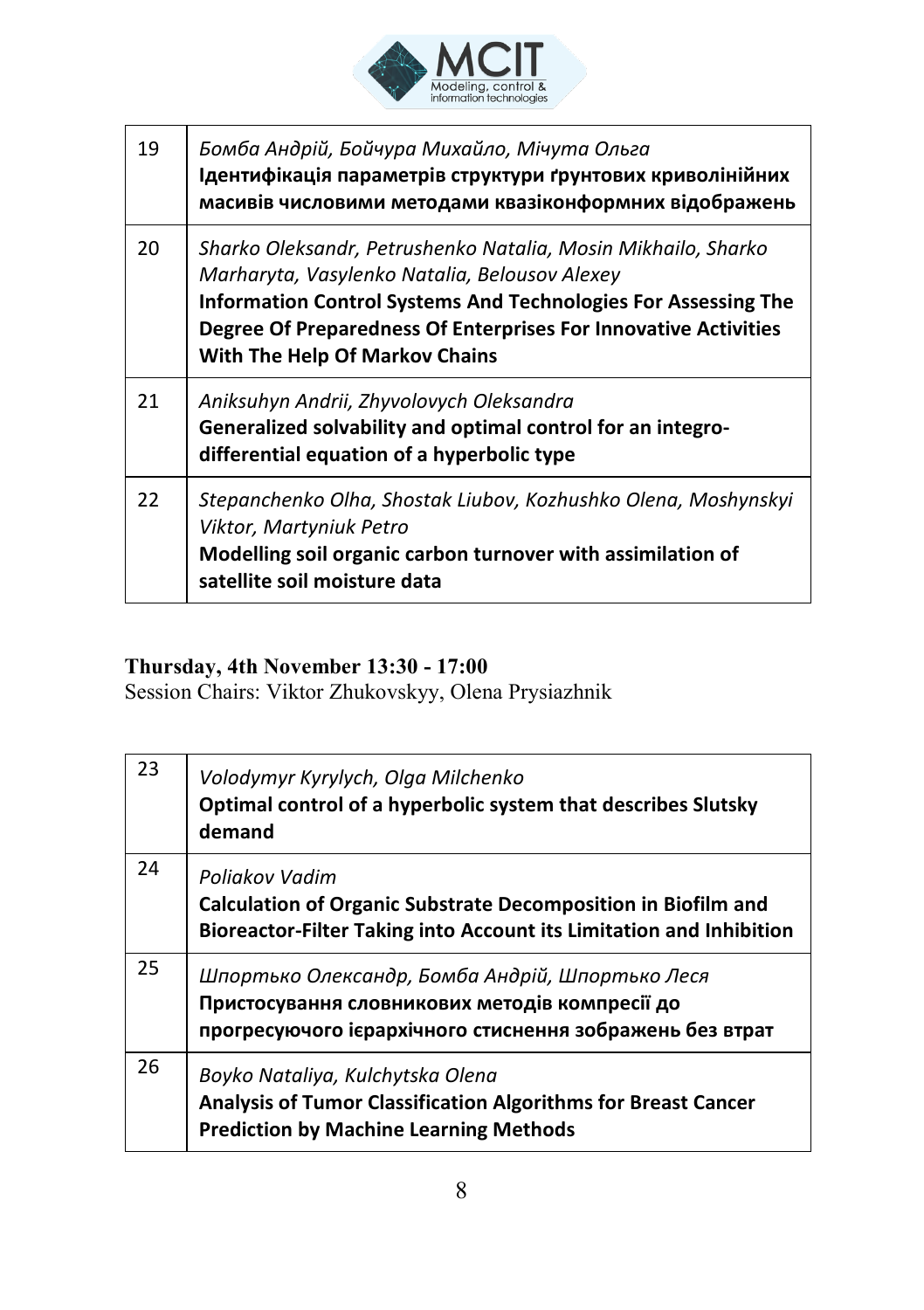

| 27 | Boyko Nataliya, Dypko Oleksandra<br>Analysis of Machine Learning Methods Using Spam Filtering                                                                                                                                                 |
|----|-----------------------------------------------------------------------------------------------------------------------------------------------------------------------------------------------------------------------------------------------|
| 28 | Gayev Yevgeny<br>Student' own discoveries in information theory curriculum                                                                                                                                                                    |
| 29 | Rybak Oleksandr, Tarasenko Stepan<br><b>Sperner's Theorem</b>                                                                                                                                                                                 |
| 30 | Babudzhan Ruslan, Isaienkov Kostiantyn, Krasii Danylo, Melkonian<br>Ruben, Vodka Oleksii, Zadorozhniy Ivan<br>Collection and processing of bearing vibration data for their<br>technical condition classification by machine learning methods |
| 31 | Цвєткова Тетяна<br>Комп'ютерна візуалізація гідродинамічного поля в області з<br>криволінійними межами                                                                                                                                        |
| 32 | Демидюк Мирослав<br>Параметрична оптимізація циклічних транспортних операцій<br>маніпуляторів з активними і пасивними приводами                                                                                                               |
| 33 | Василець Катерина<br>Метод оцінювання невизначеності вимірювання<br>електроенергії вузлом комерційного обліку                                                                                                                                 |
| 34 | Petrivskyi Yaroslav, Petrivskyi Volodymyr, Bychkov Oleksiy, Pyzh<br>Oleksandr<br>Some features of creating a computer vision system                                                                                                           |
| 35 | Kunytskyi Sergiy, Ivanchuk Natalia<br>Mathematical modeling of water purification in a bioplato filter                                                                                                                                        |
| 36 | Клепач Микола, Клепач Марко<br>Вейвлет аналіз температурних трендів днища скловарної печі                                                                                                                                                     |
| 37 | Pysarchuk Oleksii, Mironov Yurii<br>A Proposal of Algorithm for Automated Chromosomal<br><b>Abnormality Detection</b>                                                                                                                         |